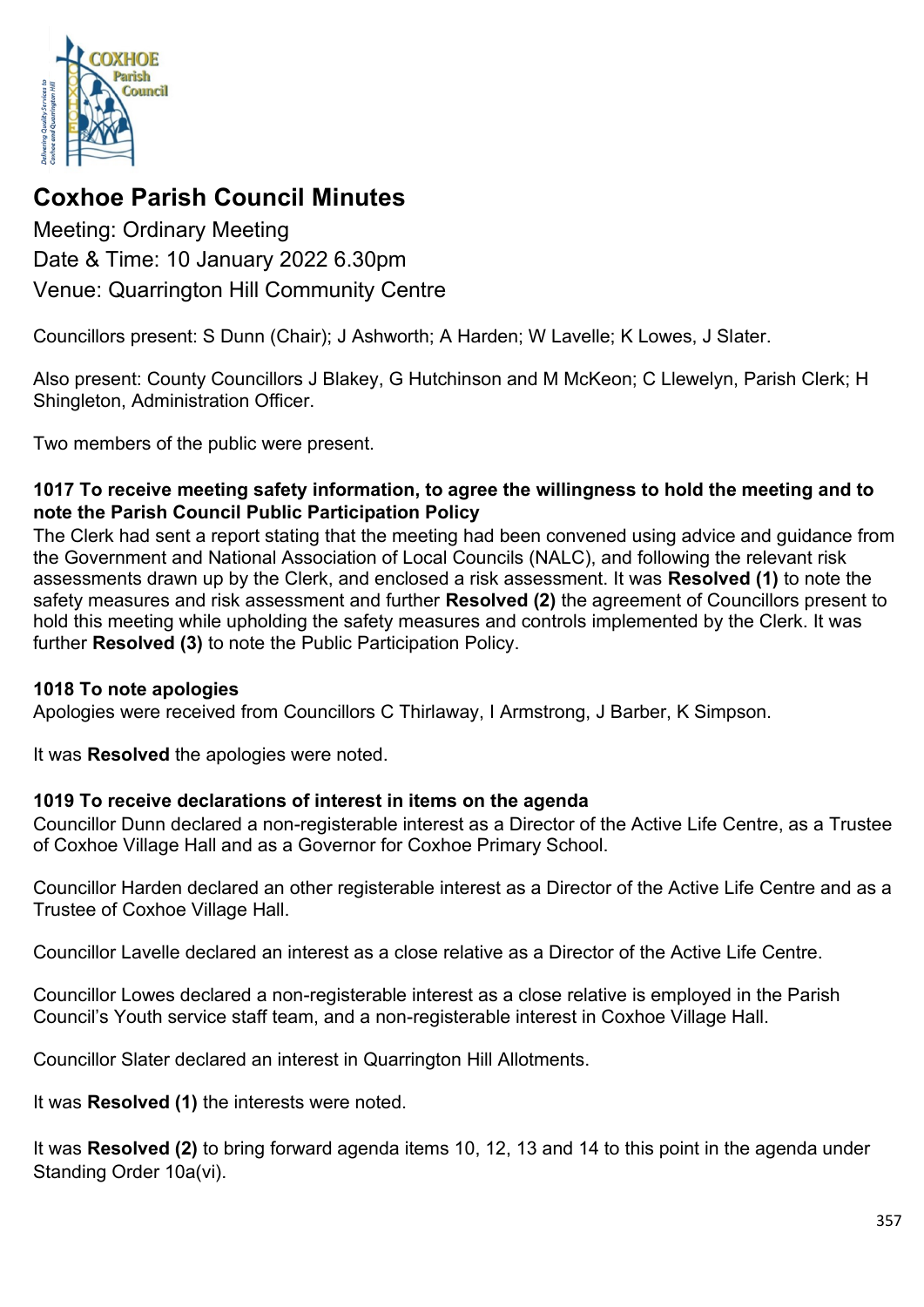#### **1020 To confirm delegation arrangements to the Clerk in the event of the introduction of significant pandemic restrictions**

The Clerk had sent a report. The following were **Resolved**:

**(1)** the report was noted.

**(2)** that if the Council were unable to meet due to pandemic restrictions or advice to suspend meetings, the Clerk is, as detailed in the report, delegated to take any action and to commit the Council to expenditure, having discussed the circumstances with a Councillor and the Clerk being confident that Members would be likely to approve such action, and to report any decisions to the next convened meeting of the Council.

# **1021 To agree the Council's annual action plan for 2022 to 23**

### The following were **Resolved**:

**(1)** to note the annual action plan 2021 to 22.

**(2)** to approve the annual action plan for 2022 to 23 as drafted by the Clerk and the Events, Environment and Finance Committee.

# **1022 To agree the budget for the financial year 2022 to 23**

The draft budget had been developed by the Events, Environment and Finance Committee.

a) to note the Council's Risk Assessment

It was **Resolved** to note the Council's full risk assessment.

b) to note the Council's Reserves Policy

It was **Resolved** to note the Council's Reserves Policy.

c) to agree the Council's budget for 2022 to 23

It was **Resolved** to approve the budget presented for 2022 to 23.

# **1023 To determine the Parish precept for 2022 to 23**

The Clerk had sent a report and recommended that Councillors considered the action plan, the risk assessment, the Reserves Policy and the budget when considering the precept. Discussion took place. The following were **Resolved**:

**(1)** to note the precept setting report sent by the Clerk.

**(2)** the Parish Council determines the precept for 2022 to 23 at £144,643.88 which is an increase of 3% or £3.14 to Band D properties.

**(3)** the Clerk to make the precept request to Durham County Council.

# **1024 To confirm the minutes of the Ordinary Meeting held on 29 November 2021 (the Council's December Meeting)**

It was **Resolved** that the minutes of the Ordinary Meeting of the Council held on 29 November 2021 (the Council's December meeting) be approved, confirmed and signed as an accurate record.

#### **1025 Public participation**

No matters were raised.

# **1026 To receive the County Councillors' Update**

The County Councillors gave updates which included:

- Believe Housing Walkabout
- Cornforth Lane parking issues
- Christmas activities and events
- Proposed closure of Quarrington Hill Churchyard
- Parliamentary boundary review
- Durham County Council ward boundary review
- Grant funding for local businesses
- Public transport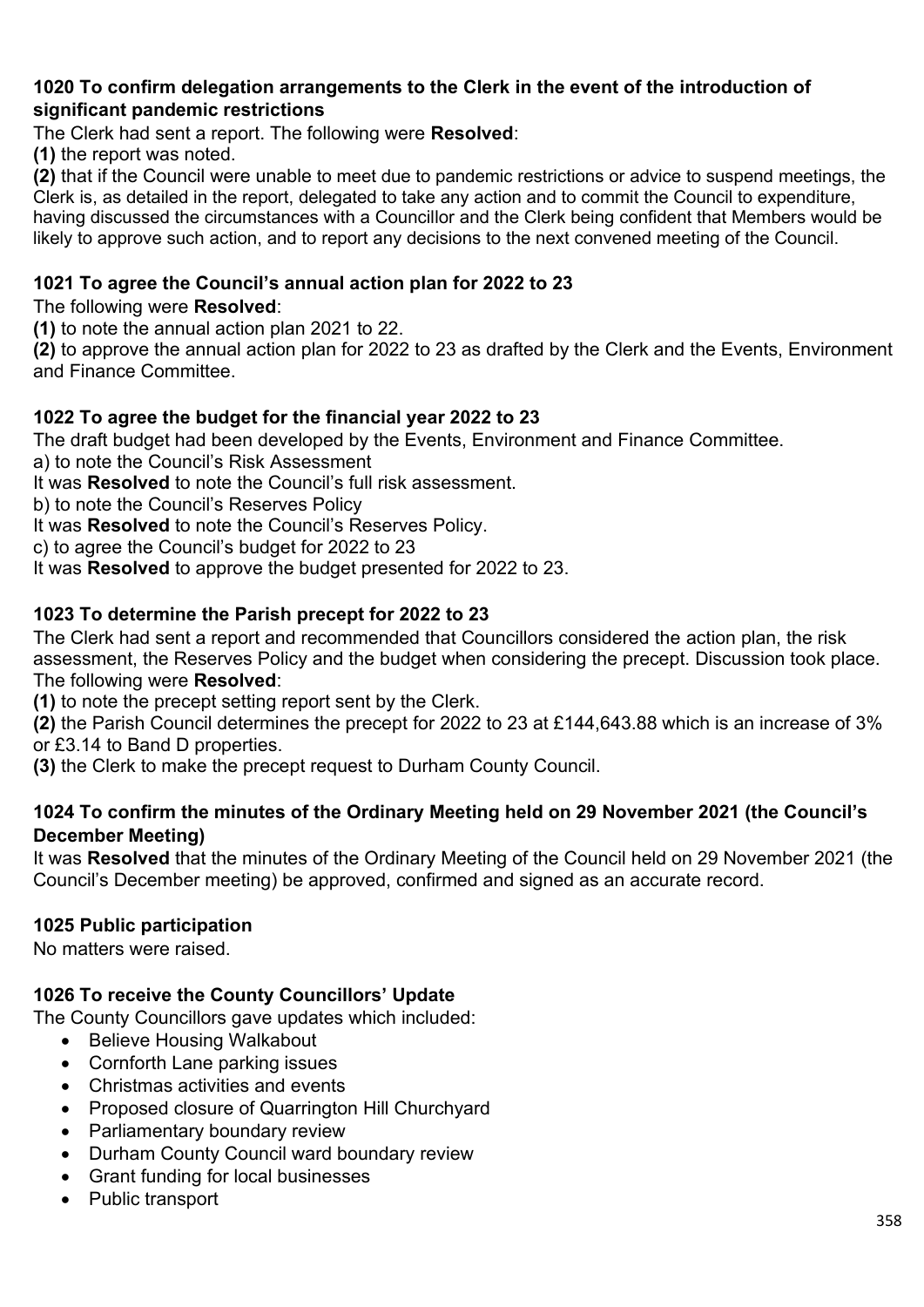- Coxhoe & Area Community pantry
- Pit wheel green Coxhoe
- Support for residents
- Funding for Coxhoe Athletic
- Abandoned cars

Parish Councillors asked about the land behind Coxhoe village green. County Councillor Blakey said she would contact the Assets Team.

It was **Resolved** the County Councillors' update was noted.

# **1027 To receive Councillors' reports of attendance at meetings and events on behalf of the Parish Council**

No reports.

# **1028 To receive Committee minutes**

To receive the draft minutes of the Events, Environment and Finance Committee meeting held on 6 December 2021

It was **Resolved** that the draft minutes of the Events, Environment and Finance Committee meeting held on 6 December 2021 were received.

# **1029 To agree Committee membership and appoint a Lead Councillor for Allotments**

It was **Resolved (1)** that Councillor Lavelle will join the Human Resources and the Grievance, Disciplinary and Complaints Committees.

It was **Resolved (2)** that Councillor Ashworth will be lead Councillor for Allotments.

It was **Resolved (3**) to confirm that the Clerk has discretion for committee meetings to not take place if not deemed necessary.

#### **1030 To consider financial matters**

a) Finance Report, Bank Reconciliation and Payment Schedule

The Clerk had circulated a report with the agenda. The bank balances at 22 November 2021 were £52,549.80 in Unity Trust Bank, £75,524.33 in Nationwide and £0.00 on the credit card.

| <b>No</b> | Payee                            | Description                                  | Amount   |
|-----------|----------------------------------|----------------------------------------------|----------|
| 1.        | Staff                            | <b>Salaries</b>                              | £3945.52 |
| 2.        | <b>NEST</b>                      | Employer & Employees' Pension Contributions  | £94.61   |
| 3.        | <b>HMRC</b>                      | <b>Employer Liabilities</b>                  | £785.78  |
| 4.        | SE Landscaping                   | Grounds Maintenance Contract                 | £884.90  |
| 5.        | <b>BT</b>                        | Landline & internet                          | £52.92   |
| 6.        | <b>ITC</b>                       | Sophos Internet Security & One drive storage | £10.80   |
| 7.        | Vodafone                         | 3 x Mobile Phones                            | £51.69   |
| 8.        | <b>Scottish Power</b>            | Memorial Garden Lighting                     | £12.00   |
| 9.        | Coxhoe Timber<br><b>Services</b> | Rock Salt (Christmas Event)                  | £7.40    |

January payments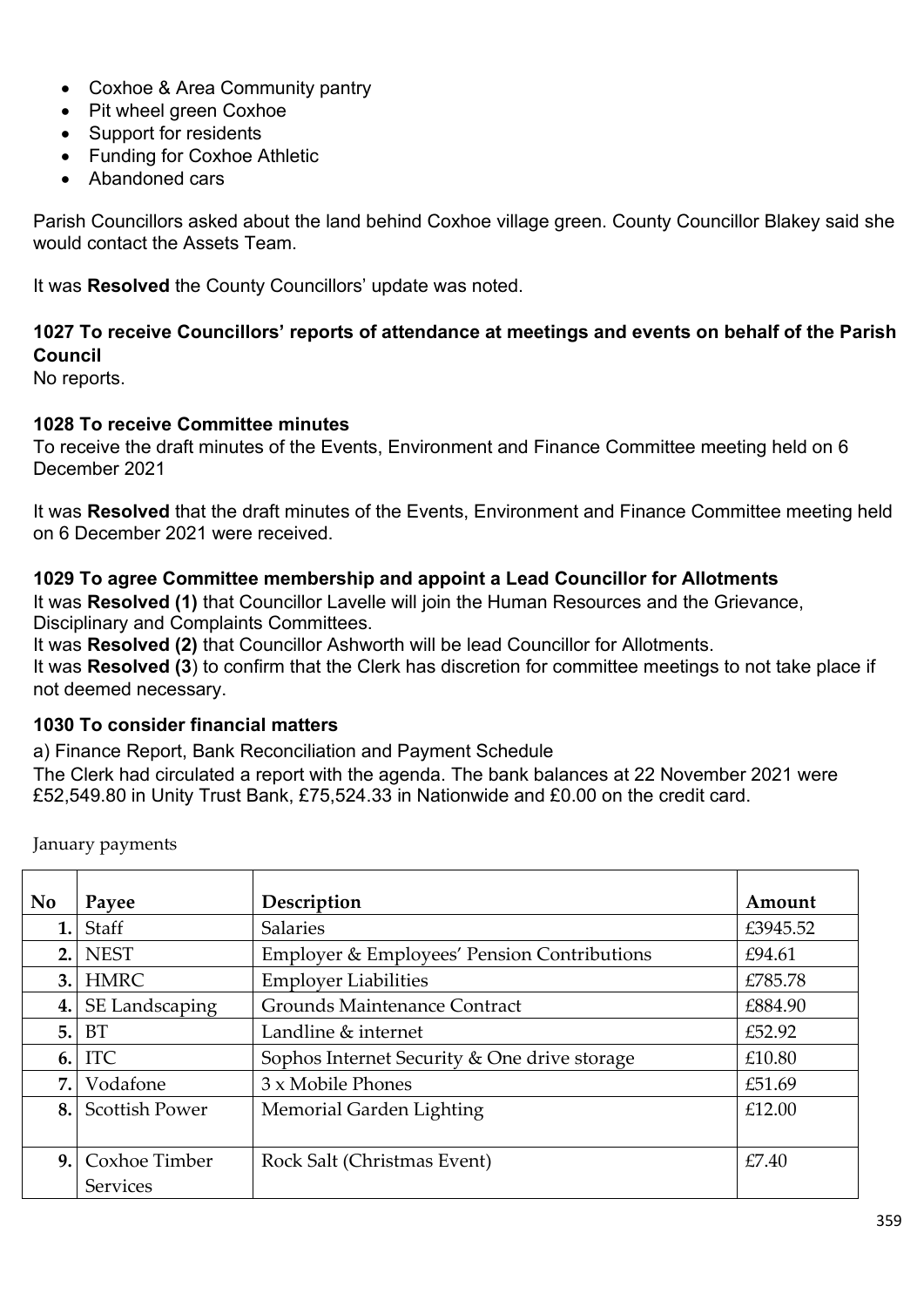|    | 10 County Durham          | <b>Training for Councillors</b>                   | £30.00       |
|----|---------------------------|---------------------------------------------------|--------------|
|    | Association of            |                                                   |              |
|    | <b>Local Councils</b>     |                                                   |              |
|    | (CDALC) County            |                                                   |              |
|    | Training                  |                                                   |              |
|    | Partnership               |                                                   |              |
|    | 11 Gallagher              | Insurance for Portable Lighting (Christmas Event) | £56.00       |
|    | Insurance                 |                                                   |              |
|    | 12 Coxhoe Timber          | Sand for Gazebo Sandbags                          | £12.80       |
|    | Services                  |                                                   |              |
|    | 13 Alan Hedley            | Contractors and Staff for Fireworks Display       | £3912.00     |
|    | Events                    |                                                   |              |
|    | 14 PES Security           | Stewards (Christmas Event)                        | £105.60      |
|    | 15 Active Life Centre     | Hire of facilities for Youth Clubs                | £2,000.00    |
|    | 16 Cumbria Clock          | Service Millennium Clock Quarrington Hill         | £186.00      |
|    | Company                   |                                                   |              |
| 17 | Cumbria Clock             | Service Millennium Clock Coxhoe                   | £186.00      |
|    | Company                   |                                                   |              |
|    | 18 Viking                 | Stationery                                        | £75.07       |
|    | 19 Align Property         | Valuation Advice Old School Site                  | £1,260.00    |
|    | Partners                  |                                                   |              |
|    | <b>20 ITC</b>             | One drive issue resolution (Admin)                | £24.00       |
|    | <b>21 ITC</b>             | One drive issue resolution (Clerk)                | £30.00       |
|    | 22 George Smith           | Christmas column lights installation and removal  | £1296.00     |
|    | Electrical                |                                                   |              |
|    | 23 The Key Fund           | Key Fund Membership                               | £198.00      |
|    | 24 Unity Trust            | <b>Bank Charges</b>                               | £12.00       |
|    | 25 Kevin Mangles          | Santa visit and sleigh                            | £200.00      |
| 26 | <b>Thinford Nurseries</b> | Winter bedding plants                             | £930.00      |
| 27 | Gritbins.net              | Salt for salt bin Coxhoe Village Hall car park    | £167.83      |
|    | (Kingfisher Direct)       |                                                   |              |
|    | 28 Total Business         | Photocopier Usage                                 | £35.63       |
|    | 29 New Coxhoe             | Christmas Tree                                    | £250.00      |
|    | Nursery Ltd               |                                                   |              |
|    | <b>30</b> Total Business  | Photocopier Accessories                           | £28.40       |
|    | 31 Durham County          | Election Costs (Quarrington Hill Ward 6 May 2021) | £876.84 (net |
|    | Council                   |                                                   | cost)        |
|    | 32 Amazon GGN             | Litter pickers                                    | £39.99       |
|    | <b>INTL Ltd</b>           |                                                   |              |
| 33 | Amazon R E                | Gazebo for Events                                 | £149.00      |
|    | Dawson Ltd                |                                                   |              |
|    | 34 Amazon                 | Penknife Tool                                     | £10.45       |
|    | Lucaslucian Ltd           |                                                   |              |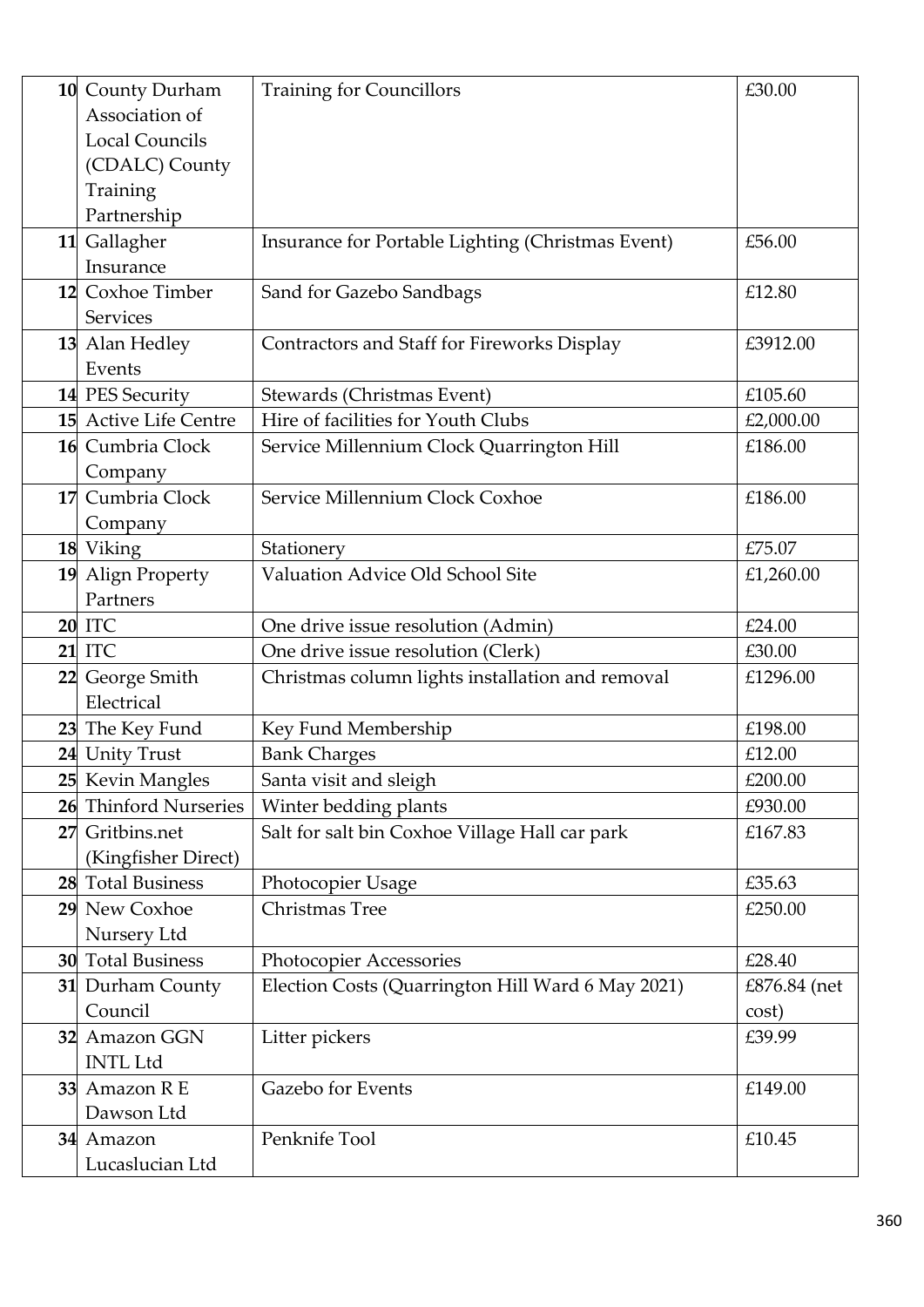| 35 | Amazon                   | Sandbags for Gazebo                      | £9.24   |
|----|--------------------------|------------------------------------------|---------|
|    | Shenzhenshi              |                                          |         |
|    | <b>36</b> Amazon EU Sarl | Rope                                     | £14.39  |
|    | UK Branch                |                                          |         |
|    | 37 Amazon Invero         | Heavy Duty Outdoor Extension Lead        | £31.89  |
|    | $38$ Co-op               | Refreshments for sale at Christmas Event | £14.50  |
|    | $39$ Co-op               | Refreshments for sale at Christmas Event | £225.70 |
|    | 40 Gritbins.net          | Salt bin                                 | £75.47  |
|    | (Kingfisher Direct)      |                                          |         |
| 41 | Amazon EU Sarl           | Batteries (for Defibrillator Cabinets)   | £9.44   |
|    | UK Branch                |                                          |         |
|    | 42 Society for Local     | Payment for ILCA Training                | £144.00 |
|    | Council Clerks           |                                          |         |
|    | 43 Prowhaul Plant        | Portable Light Hire (Christmas Event)    | £100.00 |
|    | Hire (Turbo Tool         |                                          |         |
|    | Hire)                    |                                          |         |
|    | 44 Microsoft             | 365 Subscription                         | £5.99   |
|    | 45 Lloyds                | Monthly Fee                              | £3.00   |
|    |                          |                                          |         |

Payments are gross (after VAT) unless indicated otherwise. Section 137 payments are marked as such.

Monies received

| Ref | Description     | <b>Further information</b>       | Amount  |
|-----|-----------------|----------------------------------|---------|
| A.  | Christmas Event | Donations and Refreshments Sales | £395.30 |
| Β.  | Christmas Event | Refund for services not provided | £127.00 |

#### The following were **Resolved:**

**(1)** to note the report.

**(2)** the bank balances were noted.

**(3)** to approve the payments.

**(4)** to approve the Clerk to obtain a valuation for land by Cornforth Lane, as previously resolved by

Council, at a cost of £1,050 net.

**(5)** to note the monies received.

b) Employer costs for December 2021

It was **Resolved** to note the employer costs for December 2021.

c) Budget 2021 to 2022

It was **Resolved** to note the budget for 2021 to 22.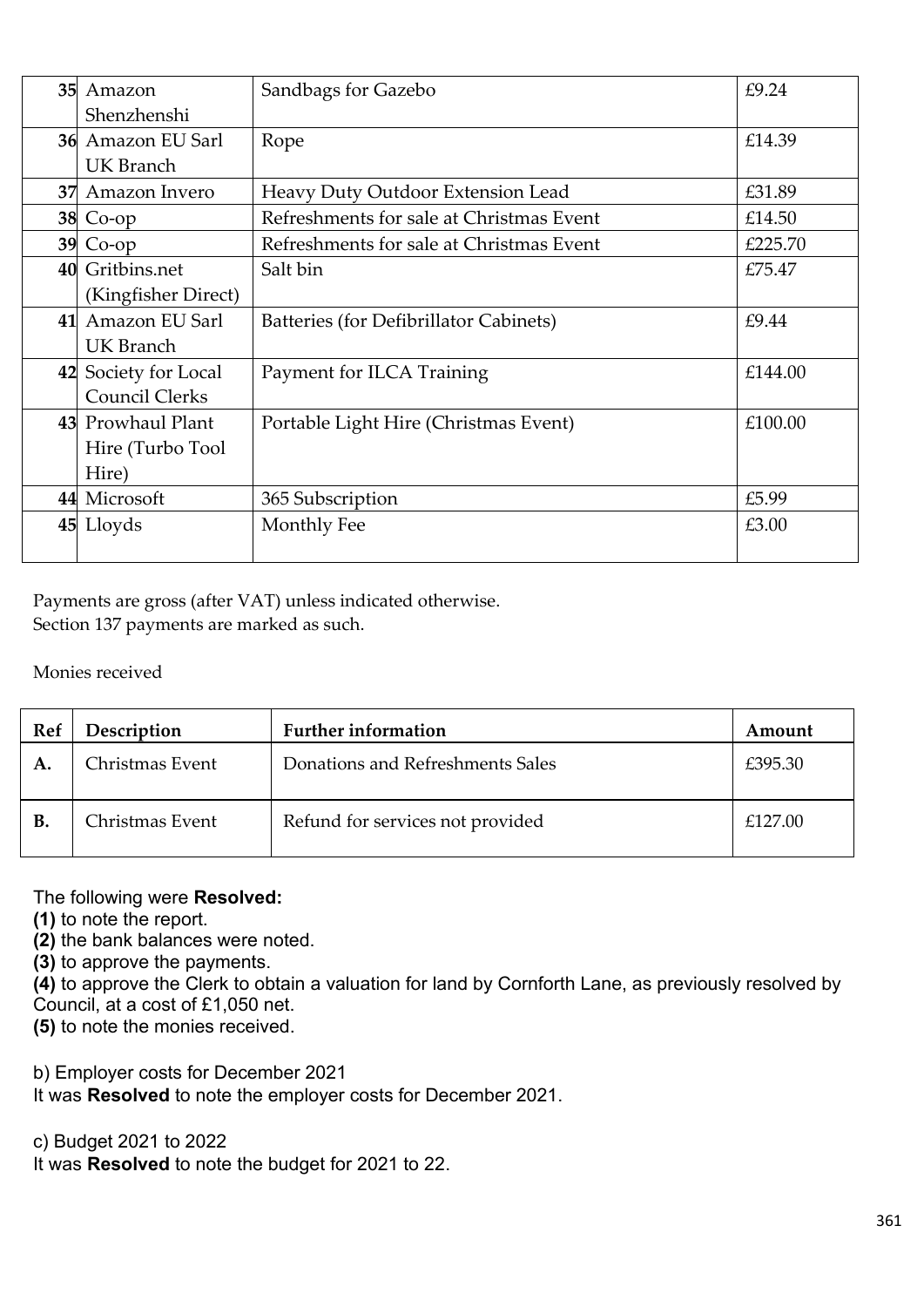# **1031 Clerk's Report**

a) To consider Matters raised by residents including salt bin request

The Clerk advised that the County Council had refused the request for a salt bin at Majolica Mews. It was **Resolved** the matters raised by residents were noted.

b) To note training undertaken

It was **Resolved** the training undertaken was noted.

c) To note an update about defibrillators

The Clerk reported that between 17 October 2021 and 4 January 2022, the Coxhoe defibrillator was deployed nine times and the Quarrington Hill defibrillator was deployed three times. It was **Resolved** to note the increasing deployment of the defibrillators.

d) To note the resolutions log, activity undertaken and the Clerk's priorities

The Clerk had sent a resolutions log and reported on activity undertaken and the Clerk's priorities for the next month.

The following were **Resolved**:

- **(1)** to note the resolutions log.
- **(2)** to note the activity undertaken.
- **(3)** to note the Officer priorities.
- **(4)** to note the Clerk's Report.

#### **1032 To note Parish Council Youth Provision Report**

A brief report had been provided.

Staff and Councillors were thanked for their hard work and effort to provide a Santa's Grotto event. It was **Resolved** the report was noted.

#### **1033 Planning, Correspondence and Consultations Report**

a) To consider planning applications

1. DM/21/04073/AD Bogma Hall Farm, Coxhoe, DH6 4EN

It was **Resolved** that planning application DM/21/04073/AD was noted.

2. DM/21/04164/FPA Andemali Front Street South, Quarrington Hill, DH6 4QN It was **Resolved** that planning application DM/21/04164/FPA was noted.

3. To consider any planning applications received after the agenda was issued to be dealt with by the Clerk using delegated authority

None received.

b) To note approved, withdrawn and refused decisions

It was **Resolved** the approved, withdrawn and refused decisions were noted.

c) To consider correspondence and a response to consultations

1. National Association of Local Councils, Society of Local Council Clerks and One Voice Wales Civility and Respect Working Group recommendation to place a statement on parish council websites It was **Resolved** that the statement supplied will be put on the Parish Council website.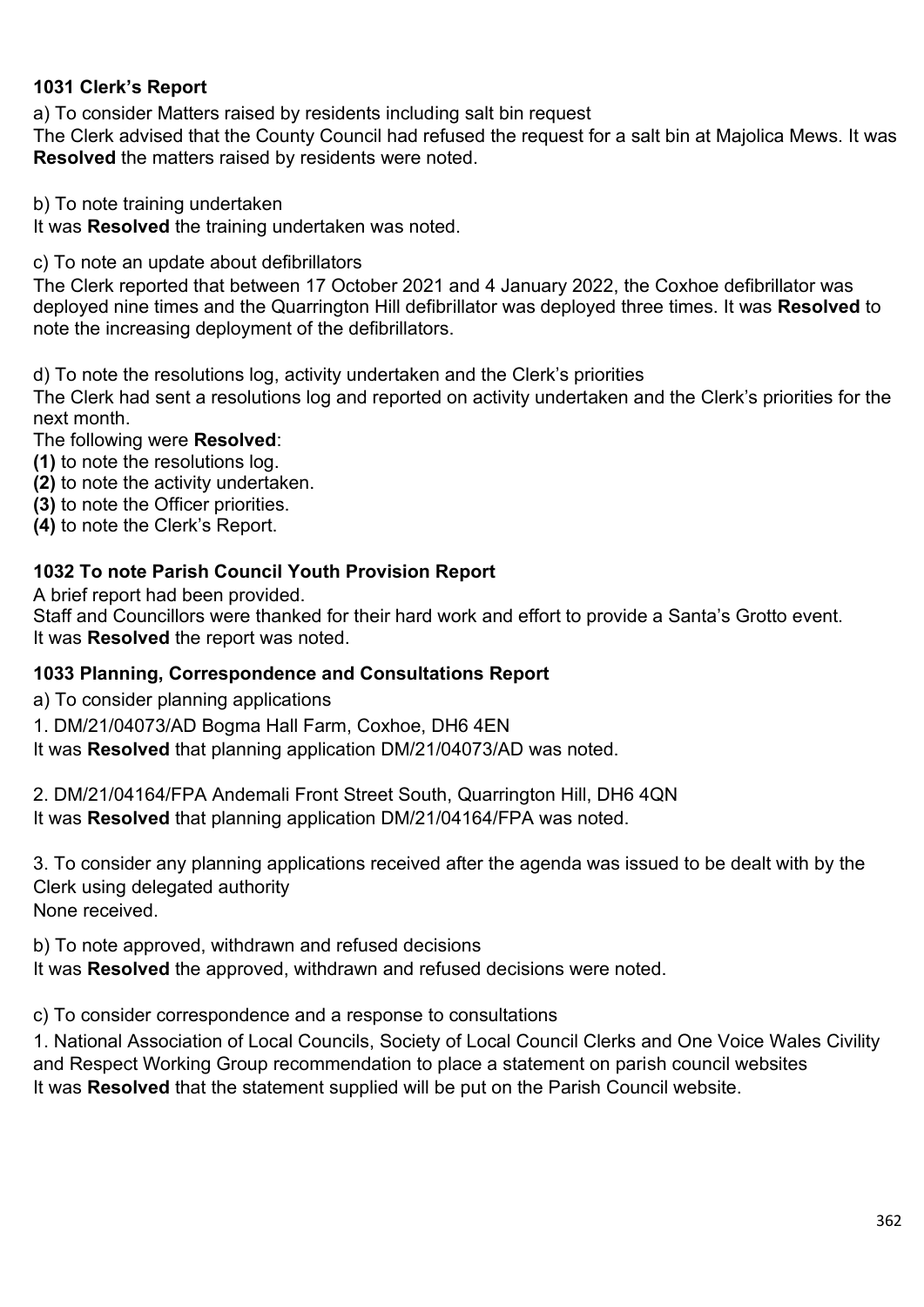2. County Durham Association of Local Councils referendum principles and model letters to send to MP and Government regarding remote meetings

It was **Resolved** the Clerk is to send the template letters to Mary Foy MP and the relevant Government Minister in support of remote meetings where agreed by local councils.

3. County Durham Association of Local Councils (CDALC) update on double taxation It was **Resolved** to feed back to CDALC that the Parish Council does not welcome additional work to identify areas of potential double taxation.

d) To note bulletins

It was **Resolved** the bulletins were noted.

# **1034 To consider Land, Buildings and Open Spaces**

The Clerk had sent a report.

a) to consider advice and an update about Quarrington Hill Churchyard

It was **Resolved**:

**(1)** to note the reports and documents.

**(2)** to note the advice and the Clerk's recommendation to follow the advice from NALC.

**(3)** to note the response from the Parish Council to the Ministry of Justice, following the application for closure.

b) to note an update about King's Wood

The report contained an update about application for funding to the Countryside Stewardship Fund. It was **Resolved**:

**(1)** to note the update.

**(2)** to note the Clerk will discuss accessibility to the wood as part of the management and development.

c) to note information about CCTV and damage to the carpet at Shaun Henderson Community Sports **Ground** 

The Clerk gave an update about the damage to the carpet. It was **Resolved (1)** that the Clerk should decide whether or not an insurance claim is needed, or a repair can be done, based on advice received from contractors.

It was further **Resolved (2)** to note that the Clerk will bring information about the CCTV Policy when received.

d) to consider measures to address parking issues in Coxhoe Village Hall car park

The Clerk had provided some information about enforcement measures, and potential costs.

#### The following were **Resolved**:

**(1)** to note the information and costs in the report.

**(2)** the Council wishes to continue exploring options and costs for enforcement measures in the car park, including signs, bollards and wardens.

e) to consider an application for Section 106 monies in Coxhoe

It was **Resolved** the Clerk to make a bid for Section 106 money of approximately £4,000.00 for a second railway gate in Coxhoe.

f) to review and consider expenditure on the Parish Room, Coxhoe Village Hall

The Clerk advised that a resolution was required as the decision at the last meeting was inquorate. The following were **Resolved**:

**(1)** the Council will contribute £1,000.00 to the Parish Room development.

**(2)** the Clerk will manage the arrangements and payments.